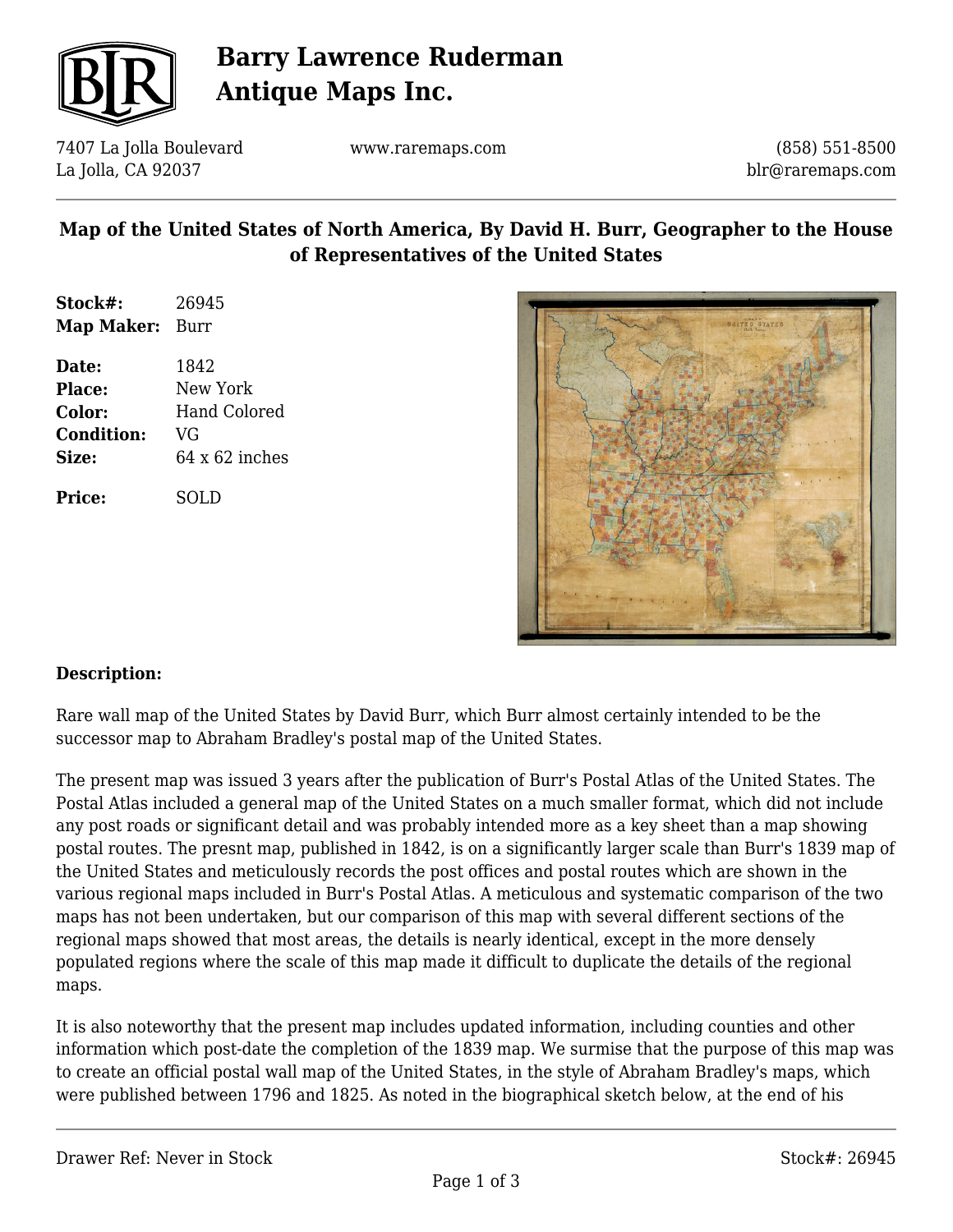

# **Barry Lawrence Ruderman Antique Maps Inc.**

7407 La Jolla Boulevard La Jolla, CA 92037

www.raremaps.com

(858) 551-8500 blr@raremaps.com

### **Map of the United States of North America, By David H. Burr, Geographer to the House of Representatives of the United States**

period of government employment, Burr ran into problems with Congress which resulted in his termination and Congress's refusal to continue funding the printing of Burr's postal maps, which likely scuttled the mass publication of this 1842 map, which would account for its rarity.

An extensive search has turned up only the copies of the map held by the Library of Congress and 3 other institutional examples, plus an example of the map which we sold to David Rumsey in 2010.

David Burr is one of the most famous, yet ironically little understood mapmakers of the first part of the19th Century. His two most famous works, the *Postal Atlas of the United States* (1839) and *Atlas of the State of New York* (first published in 1829) are among the most import cartographic works of their respective genres, yet relatively little is known about Burr.

David H. Burr originally worked under Simeon DeWitt, New York State's Surveyor General at the beginning of the 19th century. Burr had a brief career as a lawyer and an aide-de-camp for New York Governor De Witt Clinton before being appointed to his first position in charge of a team surveying a portion of the state for a proposed road in 1825. He then succeeded in getting approval from the state legislature to compile an atlas that included maps of each county as well as a separate map of the entire state. These were dated 1829, but not actually published until early 1830. Burr's atlas has the distinction of being the second atlas published in the 19th century of one of the individual states in the U.S., preceded only by Mill's *Atlas of South Carolina* (1825).

In the 1830s, Burr produced an important early map of Texas and was in the process of publishing his *New Universal Atlas* in the late 1830s, when he was apparently offered work as a mapmaker for the United States House of Representatives. He produced several maps for the House, before beginning work for the Post Office on a series of maps which would become his most imporant work. Work on the postal maps was completed by the end of 1839, at which time Burr contracted with John Arrowmsith in London to print the maps. During this time period, he clearly fell out of favor with the prevailing powers in the House of Representatives, and by 1841 his position with the government had been terminated. In this same time period, he petitioned the US Government for a tariff exemption on the import of his *Postal Atlas* and separate maps, which he apparently wished to distribute privately. The tarriff exemption was turned down, leaving Burr with a \$10,800 unpaid printing bill and financially bankrupt.

It was during this same time that Burr apparently produced the present map. While there is no record of its being made under the auspices of the United States government, the dating of the map (January 1842) and its size and detail, clearly suggest that it was compiled during the same time period and from the same information as the *Postal Atlas*. In fact, a close examination shows that many of the details on this map are identical too, and/or derived directly from the same source.